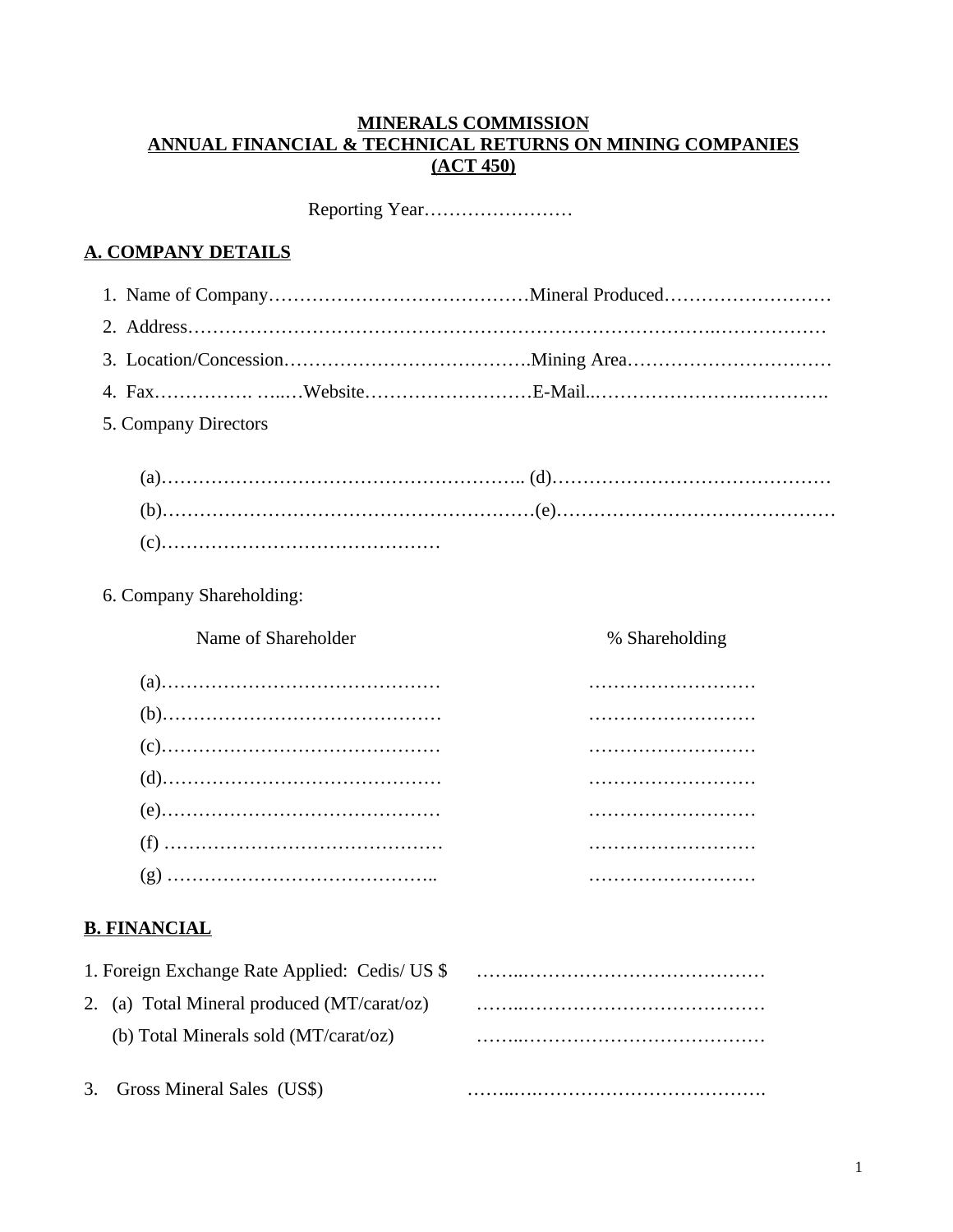|     |                                                                                           | FC (USS) | $LC$ (Cedis) $*$ Total(US\$) |             |
|-----|-------------------------------------------------------------------------------------------|----------|------------------------------|-------------|
| 4.  | <b>Total Capital Expenditure</b>                                                          | .        | .                            | .           |
| 5.  | Capital Expenditure Details:                                                              |          |                              |             |
|     | (a) Buildings                                                                             |          |                              | .           |
|     | (b) Office Furniture & Equipment                                                          |          |                              | .           |
|     | (c) Roads                                                                                 |          |                              | .           |
|     | (d) Utilities Infrastructure (Plant,                                                      |          |                              |             |
|     | Equipment, Civil Works, etc.):                                                            |          |                              |             |
|     | Power                                                                                     |          |                              | .           |
|     | Water                                                                                     | .        |                              |             |
|     | Communication                                                                             | .        | .                            | .           |
|     | (e) Mining Equipment                                                                      | .        |                              | .           |
| iii | (f) Processing Plant & Equipment                                                          | .        |                              | .           |
|     | (g) Others                                                                                | .        | .                            | .           |
|     |                                                                                           | FC (USS) | LC (Cedis)                   | Total(US\$) |
|     | 6. Total Cash operating expenditure (excluding<br>iv Depreciation, loan interest & taxes) |          |                              |             |
|     | 7. Cash Operating Expenditure Details:<br>(a) Salaries and Wages (including               |          |                              |             |
|     | 12.5% Social Sec. Contribution)                                                           |          |                              |             |
|     | (b) Training                                                                              |          |                              |             |
|     | (c) Medical                                                                               |          |                              |             |
|     | (d) Contract Services                                                                     | .        |                              |             |
|     |                                                                                           |          |                              |             |
|     |                                                                                           |          |                              |             |
|     |                                                                                           |          |                              |             |
|     | (h) Crop Compensation                                                                     |          |                              |             |
|     |                                                                                           |          |                              |             |

<sup>\*</sup> FC – Foreign Component

LC - Local Component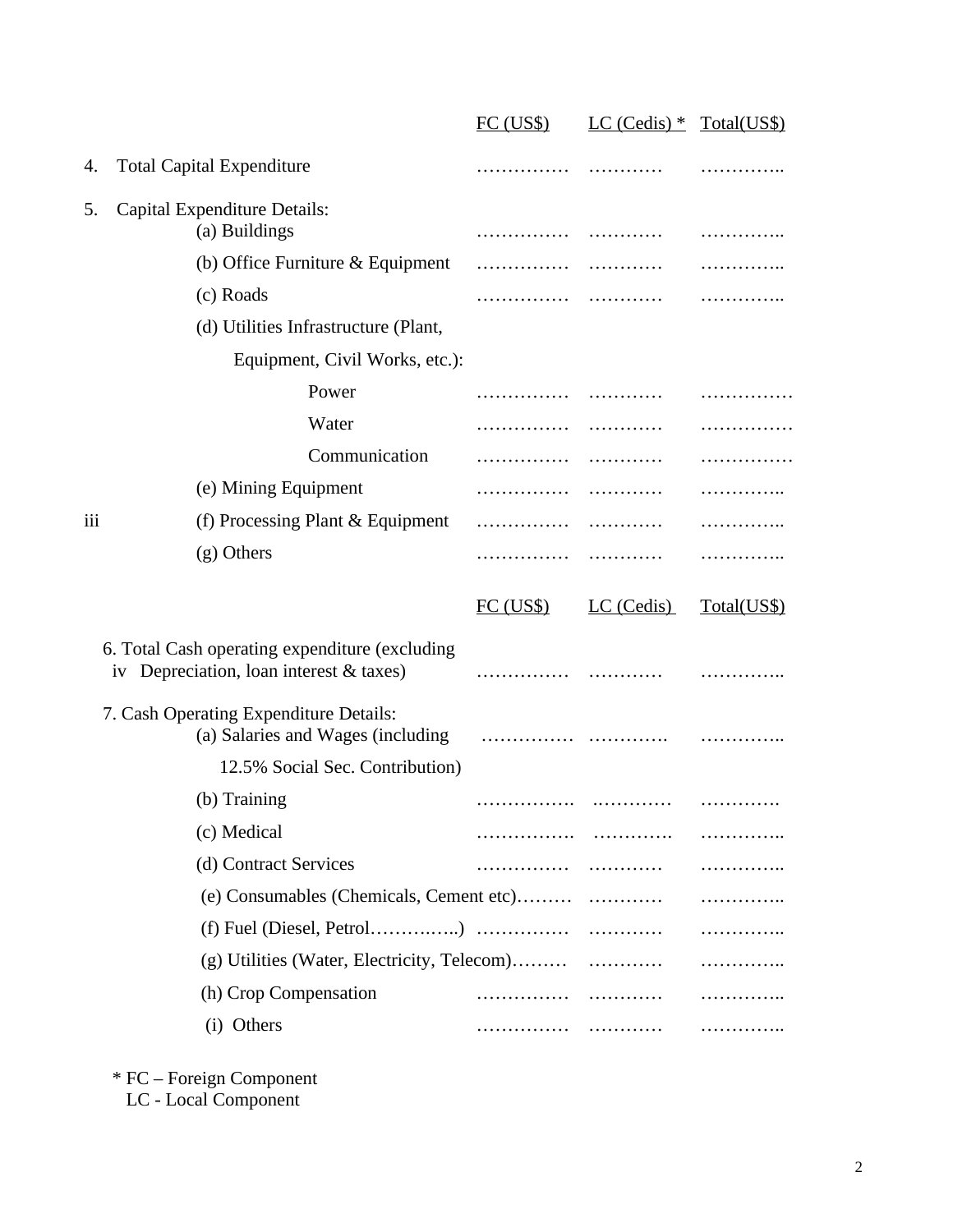|                                                              |         | FC (USS) | LC (Cedis) | Total(US\$) |
|--------------------------------------------------------------|---------|----------|------------|-------------|
| 8. Total Loan Interest Paid                                  |         |          |            | .           |
| Dividends paid<br>9.                                         |         |          |            |             |
| 10. New Equity (excluding retained earnings)                 |         |          | .          |             |
|                                                              | Payable |          | Paid       |             |
| 11. Royalties $(\text{\ensuremath{\mathfrak{e}}})$           |         |          |            |             |
| 12. Corporate Tax $(\mathfrak{c})$                           |         |          |            |             |
| 13. Import Duties/Levies (¢):                                |         |          |            |             |
| (a) Customs Duty                                             |         |          |            |             |
| (b) Customs Processing Fee                                   |         |          |            |             |
| (c) Concessionary Levy (5% on Imports)                       |         |          |            |             |
| (d) Export Dev. Levy                                         |         |          |            |             |
| (e) ECOWAS levy                                              |         |          |            |             |
| (f) National Reconstruction Levy (2.5%)                      |         |          |            |             |
| (h) Others (Specify)                                         |         |          |            |             |
| 14. Contributions to Mining Communities (Specify US\$ or ¢): |         |          |            |             |
|                                                              |         |          |            |             |
|                                                              |         |          |            |             |
|                                                              |         |          |            |             |

\* Contributions to Mining communities that go to enhance the economic development of the communities even after mine closure.

(Please provide brief(s) on various projects)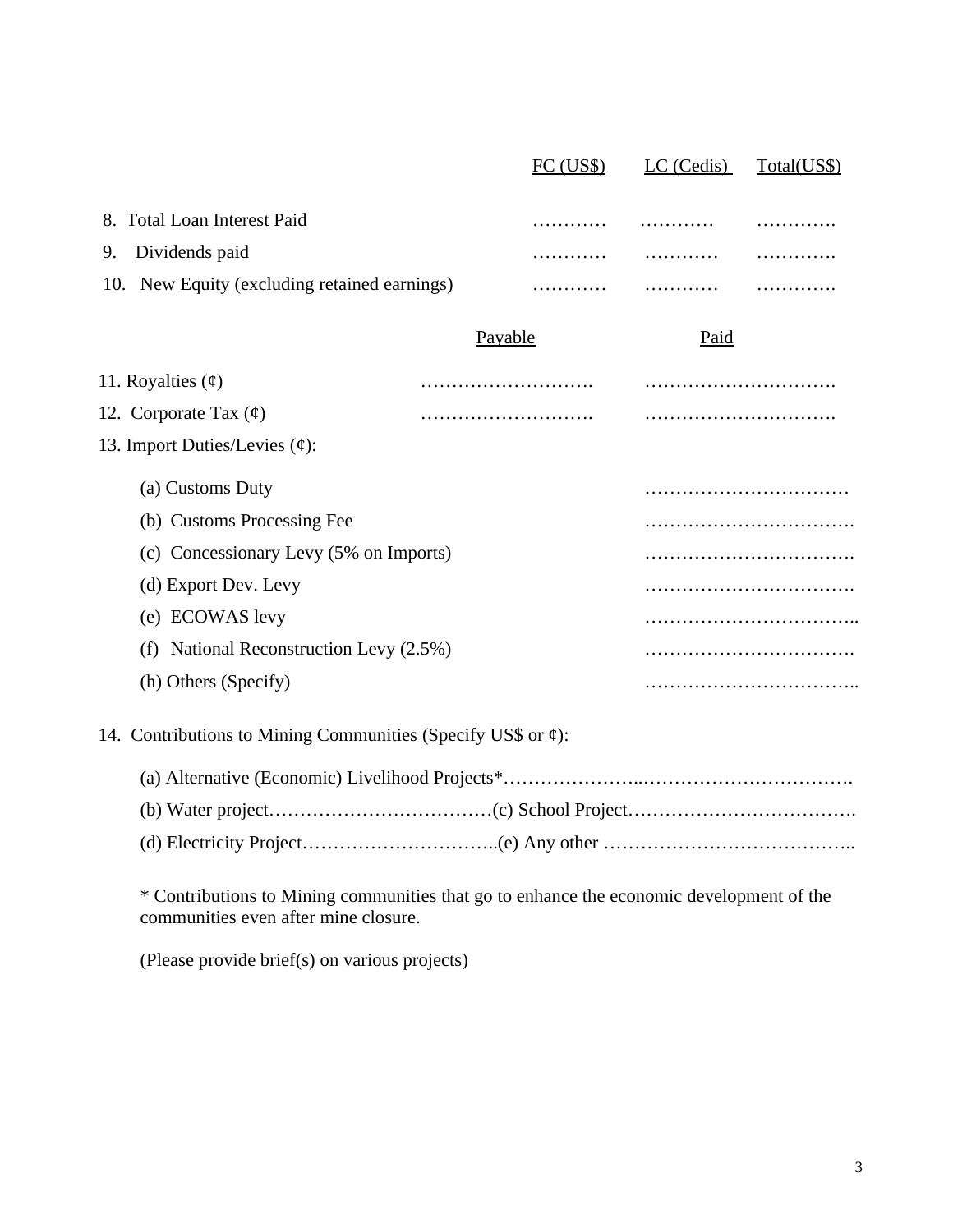15. Loans Secured:

(a) Outstanding Old Loans (Please name lender):

|              |                                            | Lender 1 | Lender2 |                          | Lender 3 |  |
|--------------|--------------------------------------------|----------|---------|--------------------------|----------|--|
|              |                                            |          |         | $\overline{\phantom{a}}$ |          |  |
|              | (i) Original Loan Amount (US\$)            |          |         |                          |          |  |
|              | (ii) Initial moratorium on principal (yr.) |          |         |                          |          |  |
|              | (iii)<br>Interest rate (% per annum)       |          |         |                          |          |  |
| $\mathbf{V}$ | (iv)Outstanding amount to be repaid        |          |         |                          |          |  |
|              | at year end (US\$)                         |          |         |                          |          |  |
| Vİ           | (v) Outstanding repayment period (yr.)     |          |         |                          |          |  |
| vii          | (vi)Principal repayment (US\$)             |          |         |                          |          |  |
| viii         | (vii)Interest payment (US\$)               |          |         |                          |          |  |
| ix           | (viii) Total amount drawn down in          |          |         |                          |          |  |
|              | reporting year (US\$)                      |          |         |                          |          |  |

# (b) New Loans Contracted in year (Please name lender):

|              |                                   | Lender 1 | Lender 2 | Lender 3 |
|--------------|-----------------------------------|----------|----------|----------|
|              | (i) Loan amount $(US\frac{6}{9})$ |          |          |          |
|              | (ii)Interest rate (% per annum)   |          |          |          |
| $\mathbf{X}$ | (iii)Interest payment (US\$)      |          |          |          |
| хi           | (iv)Moratorium on principal       |          |          |          |
| xii          | (v)Repayment period (years)       |          |          |          |
|              | xiii (vi)Principal payment (US\$) |          |          |          |
| xiv          | (vii)Total Loans drawn down(US\$) |          |          |          |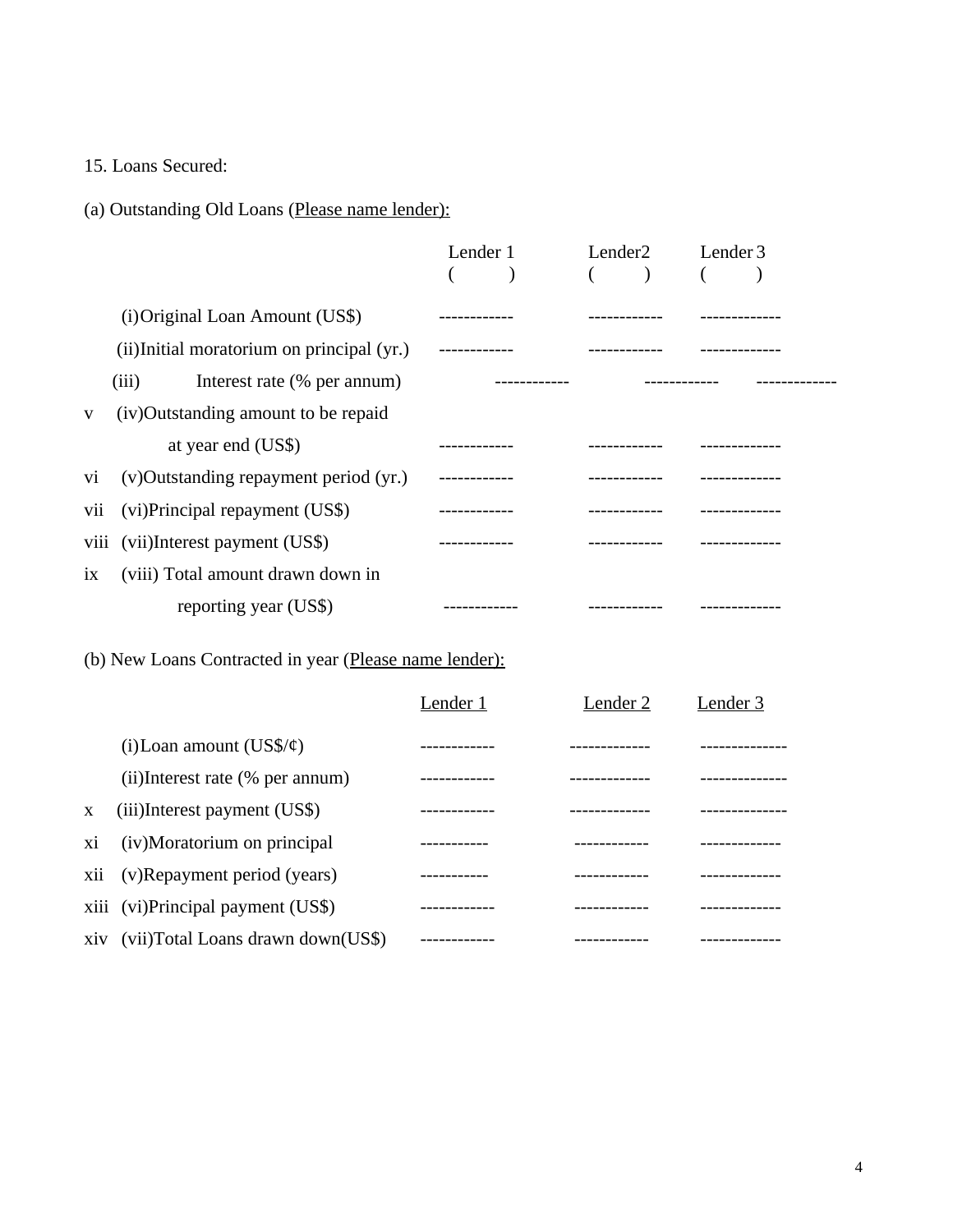| 16. Foreign Exchange Retention Level (%)                    |  |
|-------------------------------------------------------------|--|
| 17. Actual Foreign Exchange brought into the country (US\$) |  |
| i) Through Bank of Ghana                                    |  |
|                                                             |  |
|                                                             |  |

18. Any Hedging: Yes/No (*cancel as appropriate*)

(*If yes please attach a brief specifying type, Magnitude of output Hedged and Terms of Contract).*

## **19. Please submit also a copy of Annual Audited Accounts as soon as available.**

### **C. TECHNICAL**

1. RESERVE POSITION (As at end of year):

| <b>ORE</b>   | <b>TONNAGE</b><br>(tonne) | GRADE $(g / t)$ | CONTAINED<br>MINERALS (oz,<br>carat, $\dots\dots\dots$ |
|--------------|---------------------------|-----------------|--------------------------------------------------------|
| Proven       |                           |                 |                                                        |
| Probable     |                           |                 |                                                        |
| Possible     |                           |                 |                                                        |
| <b>TOTAL</b> |                           |                 |                                                        |

2. PROJECTED MINERAL OUTPUT (FOR REPORTING YEAR +1): …………….

3. MAJOR BREAKTHROUGH DURING REPORTING YEAR (including Technological innovation)\* \*You may use separate sheet if necessary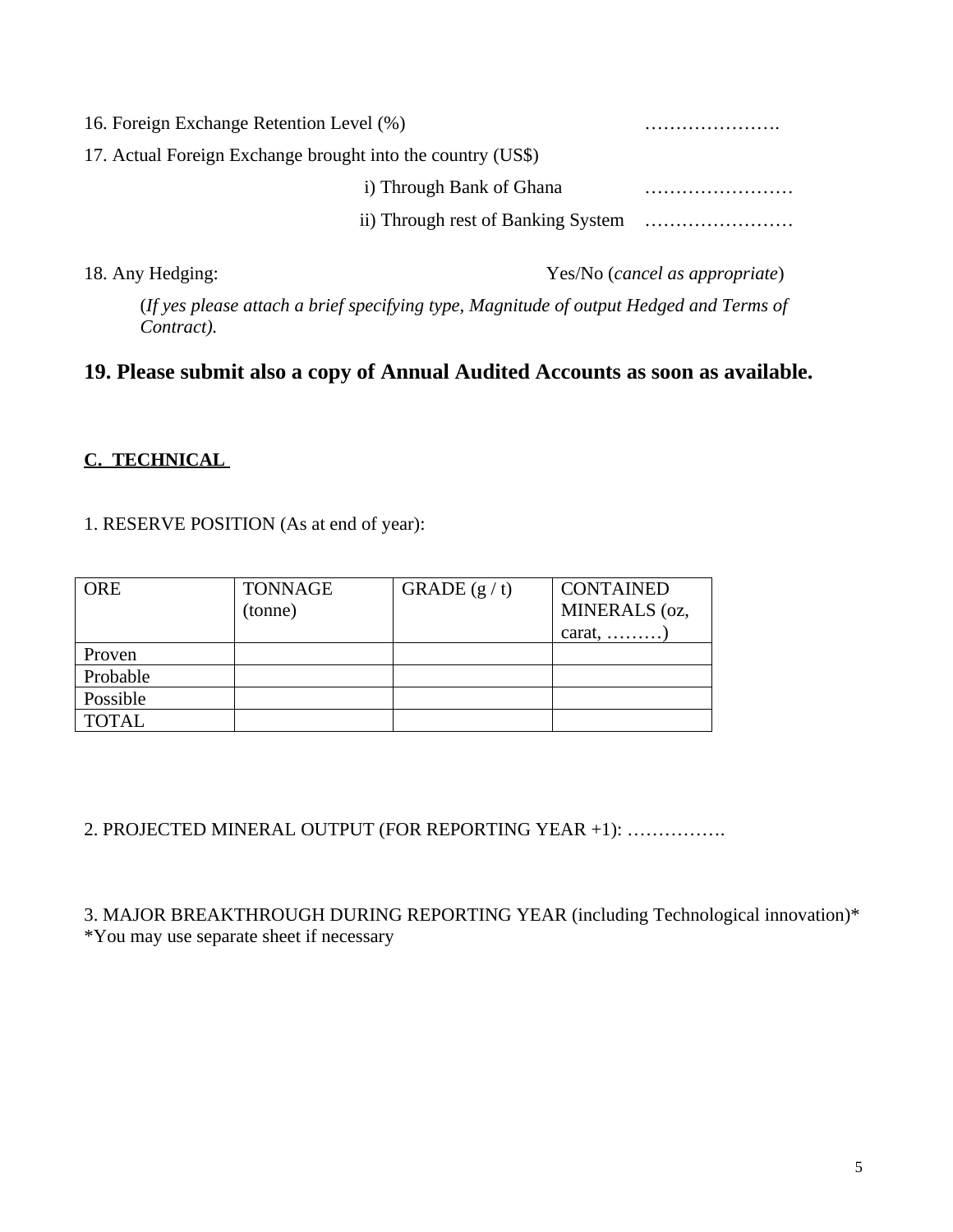## **D. LABOUR STATISTICS**

#### 1. MANPOWER TRAINING (GHANAIAN)

| <b>DESCRIPTION</b>                                  |            |   |                                     |   |   | <b>NUMBER OF WORKERS ON TRAINING *</b> |            |             |            |             |                   |              |            |                                         |            |   |                                            |   |            |             |  |
|-----------------------------------------------------|------------|---|-------------------------------------|---|---|----------------------------------------|------------|-------------|------------|-------------|-------------------|--------------|------------|-----------------------------------------|------------|---|--------------------------------------------|---|------------|-------------|--|
| OF TRAINING<br><b>PROGRAMME</b>                     |            |   | <b>GEOLOGY AND</b><br><b>SURVEY</b> |   |   | <b>MINING</b>                          |            |             |            |             | <b>PROCESSING</b> |              |            | <b>SUPPORTING</b><br><b>ENGINEERING</b> |            |   | <b>ADMINISTRATION</b><br><b>AND OTHERS</b> |   |            |             |  |
|                                                     | <b>JNR</b> |   | <b>SNR</b>                          |   |   | <b>JNR</b>                             | <b>SNR</b> |             | <b>JNR</b> |             | <b>SNR</b>        |              | <b>JNR</b> |                                         | <b>SNR</b> |   | <b>JNR</b>                                 |   | <b>SNR</b> |             |  |
|                                                     | M          | F | M                                   | F | M | $\mathbf{F}$                           | M          | $\mathbf F$ | M          | $\mathbf F$ | M                 | $\mathbf{F}$ | M          | F                                       | M          | F | M                                          | F | M          | $\mathbf F$ |  |
| In-service<br>training at the<br>mine               |            |   |                                     |   |   |                                        |            |             |            |             |                   |              |            |                                         |            |   |                                            |   |            |             |  |
| Attachment<br>training with<br>other mine           |            |   |                                     |   |   |                                        |            |             |            |             |                   |              |            |                                         |            |   |                                            |   |            |             |  |
| Formal study<br>leave                               |            |   |                                     |   |   |                                        |            |             |            |             |                   |              |            |                                         |            |   |                                            |   |            |             |  |
| Other Schemes<br>(specify type<br>where applicable) |            |   |                                     |   |   |                                        |            |             |            |             |                   |              |            |                                         |            |   |                                            |   |            |             |  |

\* JNR- Junior Staff SNR- Senior Staff M- Male F- Female

### 2. STAFF RECRUITMENT AND TURNOVER (GHANAIAN)

| <b>DESCRIPTION</b> |            |   |                                     |   |   | <b>STAFF RECRUITMENT &amp; TURNOVER</b> |   |              |   |              |                   |              |            |                                         |            |   |                                            |   |            |   |
|--------------------|------------|---|-------------------------------------|---|---|-----------------------------------------|---|--------------|---|--------------|-------------------|--------------|------------|-----------------------------------------|------------|---|--------------------------------------------|---|------------|---|
|                    |            |   | <b>GEOLOGY AND</b><br><b>SURVEY</b> |   |   | <b>MINING</b>                           |   |              |   |              | <b>PROCESSING</b> |              |            | <b>SUPPORTING</b><br><b>ENGINEERING</b> |            |   | <b>ADMINISTRATION</b><br><b>AND OTHERS</b> |   |            |   |
|                    | <b>JNR</b> |   | <b>SNR</b>                          |   |   | <b>JNR</b>                              |   | <b>SNR</b>   |   | <b>JNR</b>   |                   | <b>SNR</b>   | <b>JNR</b> |                                         | <b>SNR</b> |   | <b>JNR</b>                                 |   | <b>SNR</b> |   |
|                    | М          | F | M                                   | F | M | $\mathbf{F}$                            | M | $\mathbf{F}$ | M | $\mathbf{F}$ | M                 | $\mathbf{F}$ | M          | Е                                       | M          | F | M                                          | F | M          | F |
| Recruitment        |            |   |                                     |   |   |                                         |   |              |   |              |                   |              |            |                                         |            |   |                                            |   |            |   |
| Retirement         |            |   |                                     |   |   |                                         |   |              |   |              |                   |              |            |                                         |            |   |                                            |   |            |   |
| Resignation        |            |   |                                     |   |   |                                         |   |              |   |              |                   |              |            |                                         |            |   |                                            |   |            |   |
| Redundancy         |            |   |                                     |   |   |                                         |   |              |   |              |                   |              |            |                                         |            |   |                                            |   |            |   |
| Dismissal          |            |   |                                     |   |   |                                         |   |              |   |              |                   |              |            |                                         |            |   |                                            |   |            |   |